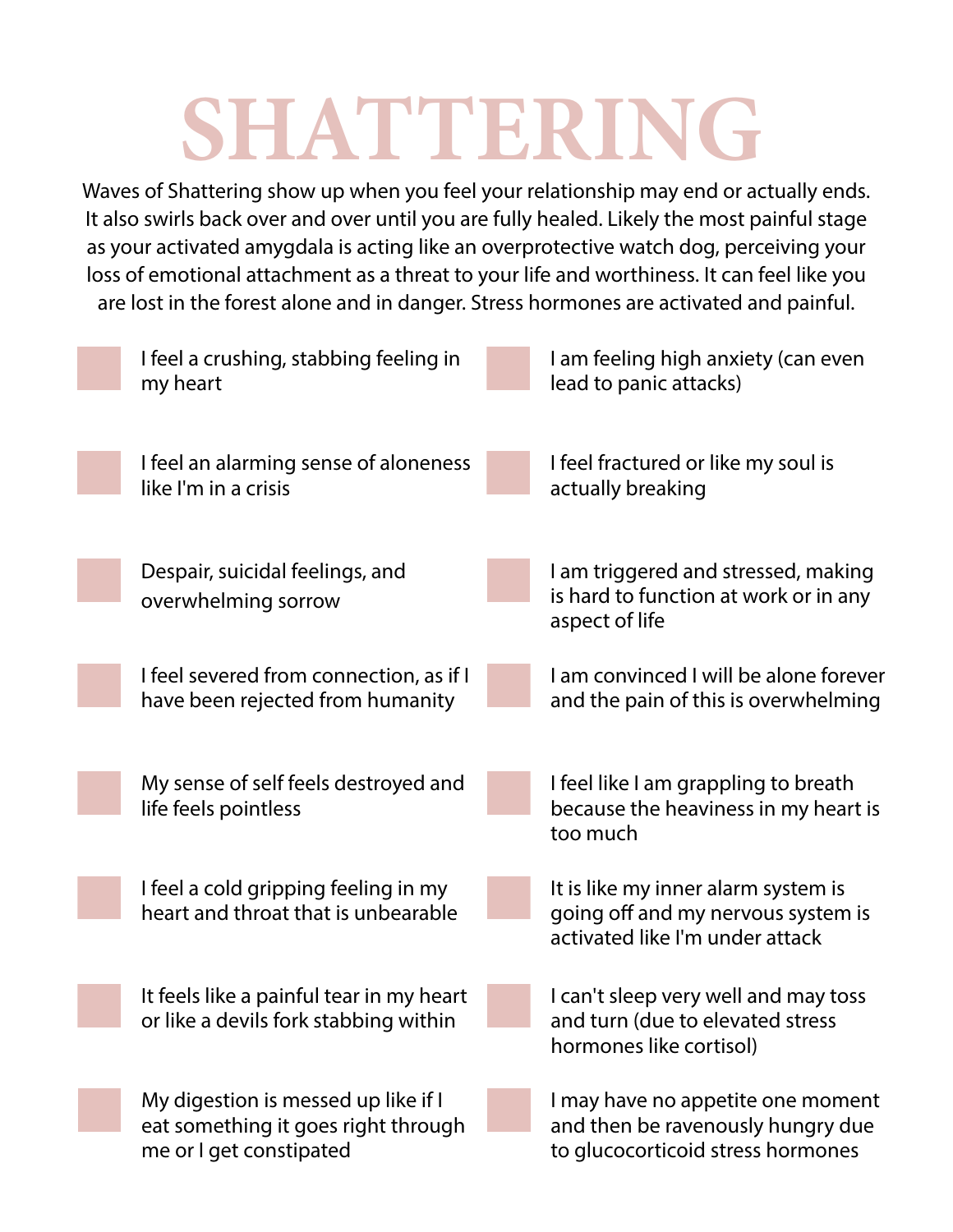## **WITHDRAWAL**

Acute "neuro-biological crisis" similar to heroin withdrawal, as it involves the opioid system. Drop in oxytocin levels lead to pathological loneliness and depression. Shifts in serotonin and dopamine so you to feel 'on edge' with sleep and digestion issues and more. May idealize ex, loop in thoughts of being alone or long for a new 'love fix.'

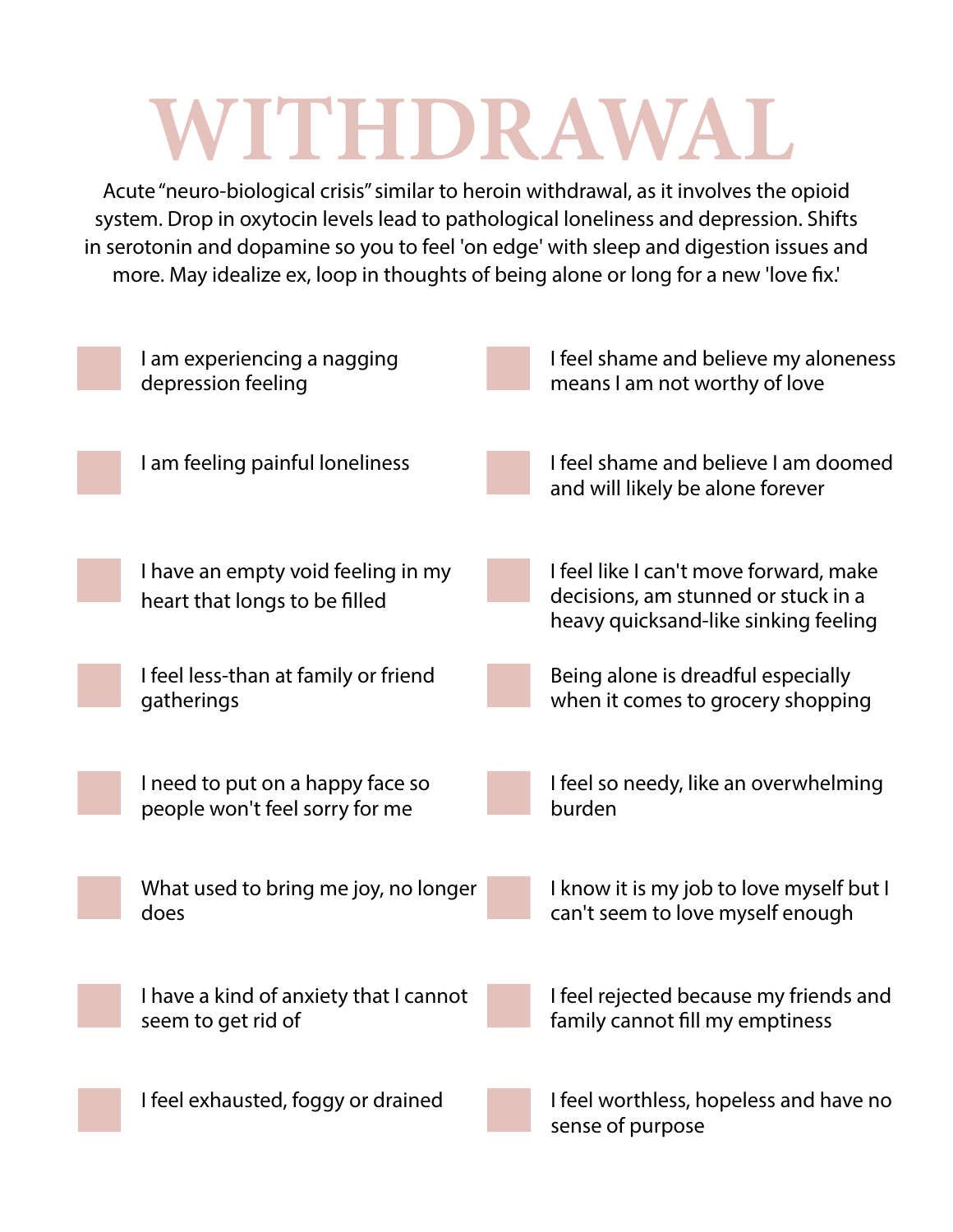## **INTERNALIZING**

This phase has more to do looping in regrets, faults and self-berating thoughts than feelings and emotions. Internalizing and self-blaming provides a bit of relief from the painful Shattering and Withdrawal phases because it gives us a sense of power and adrenaline which feels better than powerlessness. This is why self-berating can be addictive. Like any addiction however, there are damaging effects.